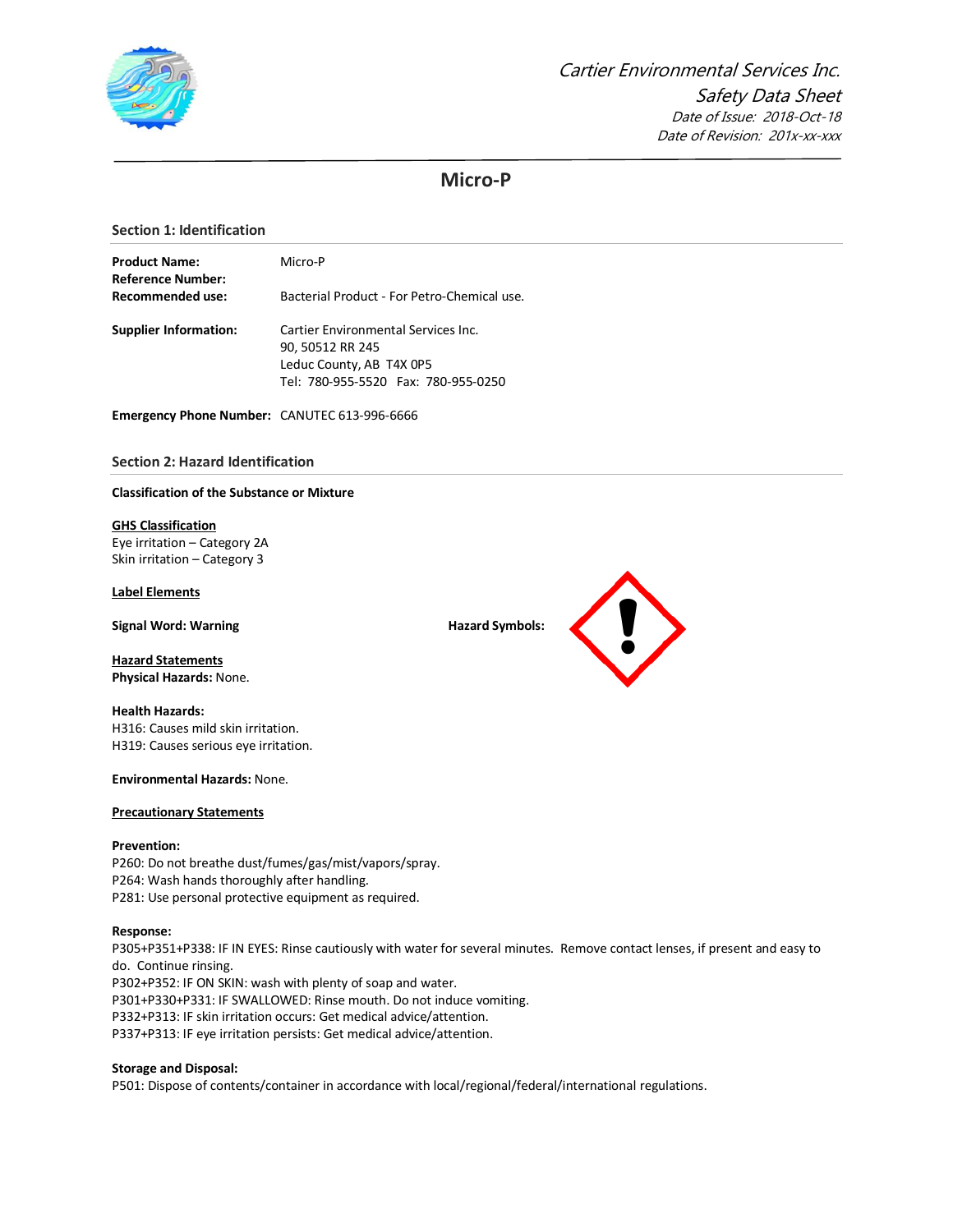

# **Section 3: Ingredient Composition and Information**

All components not listed are either non-hazardous or are present at a concentration below the cut-off value (1% or 0.1% in some instances).

# **This product contains only non-pathogenic microorganisms.**

### **Section 4: First-Aid Measures**

| <b>Description of First-Aid Measures</b> |                                                                                                                                                                                               |                                                                                                                                                                                                                                                             |  |
|------------------------------------------|-----------------------------------------------------------------------------------------------------------------------------------------------------------------------------------------------|-------------------------------------------------------------------------------------------------------------------------------------------------------------------------------------------------------------------------------------------------------------|--|
| Inhalation:                              | Remove to fresh air. Seek medical attention if symptoms occur.                                                                                                                                |                                                                                                                                                                                                                                                             |  |
| <b>Skin Contact:</b>                     | Wash affected area with plenty of soap and water for at least 15 minutes. Remove contaminated<br>clothing/footwear. Get medical attention if irritation persists. Wash clothing before reuse. |                                                                                                                                                                                                                                                             |  |
| <b>Eye Contact:</b>                      | immediately if irritation persists.                                                                                                                                                           | Rinse eyes with plenty of water, making sure to get under the upper and lower eyelids. If applicable,<br>remove contact lenses after 5 minutes and continue to flush eye after removal. Get medical attention                                               |  |
| Ingestion:                               | or unconscious patient. Get medical attention immediately.                                                                                                                                    | DO NOT induce vomiting. Dilute with plenty of water or milk. Never give anything by mouth to a convulsing                                                                                                                                                   |  |
|                                          | Symptoms and Effects, both Acute and Delayed:<br><b>Immediate Medical Attention/Special Treatments:</b>                                                                                       | Refer to "Section 11: Toxicological Information".<br>If medical advice is needed, have product container or label at hand.<br>Consideration should be given to the possibility that overexposure<br>to materials other than this product may have occurred. |  |

### **Section 5: Fire-Fighting Measures**

**Flammable Properties:** Non-flammable.

**Suitable Extinguishing Media:** Dry chemical, water spray, or carbon dioxide. **Unsuitable Extinguishing Media:** None. **Special Hazards arising from the Substance or Mixture:** Fire creates fumes including Carbon and Sulphur dioxide.

**Precautions for Fire-Fighters:** Exercise caution when fighting any chemical fire. Firefighters' protective clothing will only provide limited protection. Wear chemical protective clothing, including respiratory protection. Move containers from the area on fire if it can be done without risk.

### **Section 6: Accidental Release Measures**

### **Personal Precautions, Protective Equipment, and Emergency Procedures**

| <b>General Measures:</b>          | Equip clean-up crew with proper protection. Ensure the area is well ventilated and use<br>appropriate respiratory protection if it isn't. Evacuate unnecessary personnel.                                                            |
|-----------------------------------|--------------------------------------------------------------------------------------------------------------------------------------------------------------------------------------------------------------------------------------|
| <b>Protective Equipment:</b>      | Always use appropriate personal protective equipment (PPE). Do not touch and avoid<br>walking through spilled material. Do not touch damaged containers unless equipped<br>with PPE.                                                 |
| <b>Emergency Procedures:</b>      | As an immediate precautionary measure, isolate spill or leak if it can be done safely.<br>Eliminate all ignitions sources (Smoking, flares, sparks, or flames). Ventilate closed<br>areas before entering. If outdoors, stay upwind. |
| <b>Environmental Precautions:</b> | Avoid run off and prevent entry to waterways, sewers, and public waters. Dispose of<br>waste in accordance with local, regional, national, and/or international regulations.                                                         |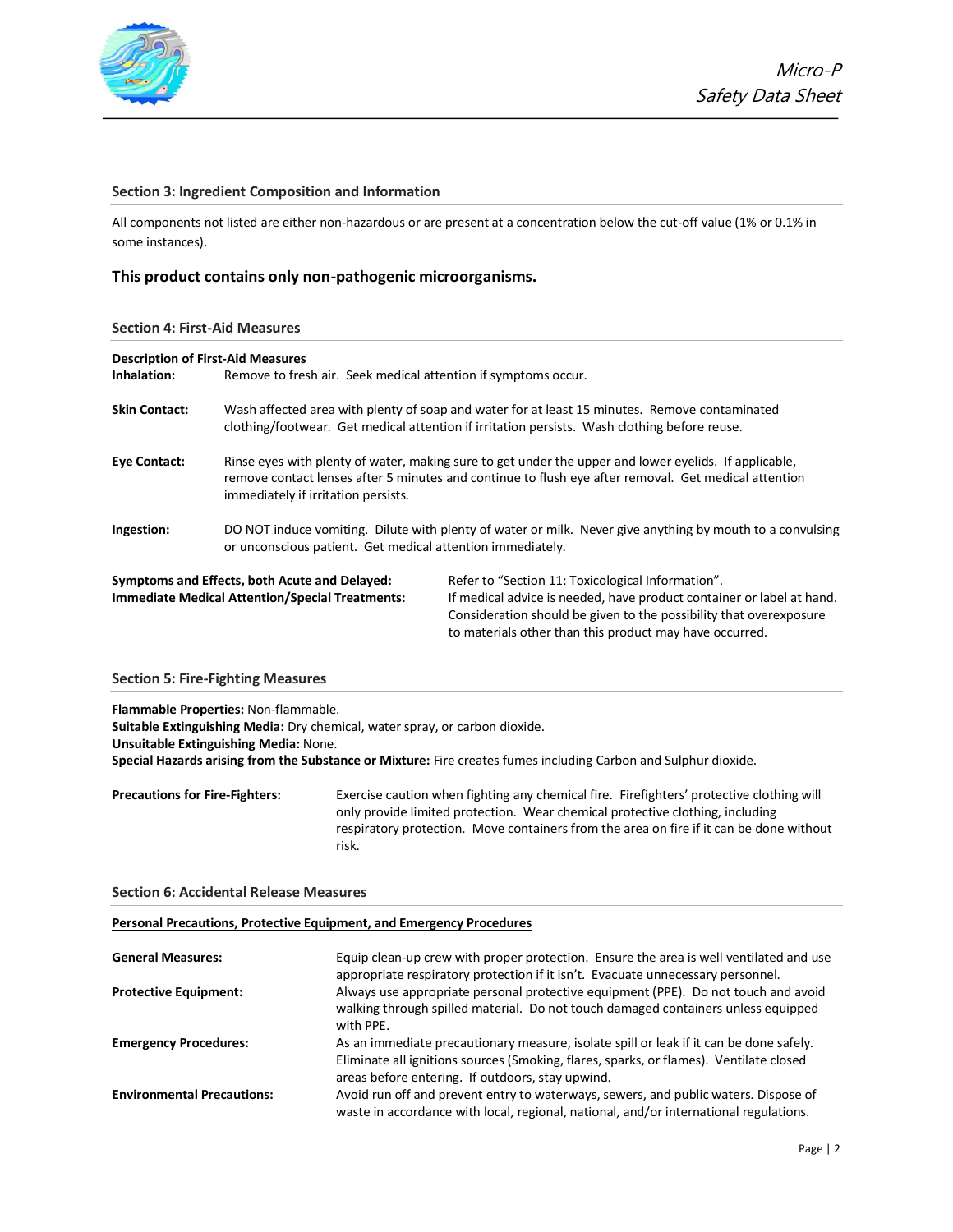

| <b>Containment &amp; Clean-up Measures:</b> | Clean up spill immediately and dispose of waste safely. Stop leak and isolate spill if it can<br>be done safely. For more information on safe disposal, please refer to "Section 13:<br>Disposal Considerations".                                                                                                                                                                                         |
|---------------------------------------------|-----------------------------------------------------------------------------------------------------------------------------------------------------------------------------------------------------------------------------------------------------------------------------------------------------------------------------------------------------------------------------------------------------------|
| <b>Section 7: Handling and Storage</b>      |                                                                                                                                                                                                                                                                                                                                                                                                           |
| <b>Precautions for Safe Handling:</b>       | Before use carefully read the product label. Always handle empty containers with care<br>as they may retain residual product. Ensure ventilation is adequate when using this<br>product. Handle in accordance with good industrial hygiene and safety procedures.<br>Wash hands or other exposed areas thoroughly with soap and water before eating,<br>drinking, or smoking and again when leaving work. |
| <b>Conditions for Safe Storage:</b>         | Ensure containers are properly labelled and protected from physical damage when not<br>in use. Check regularly for leaks or spills. Keep container closed when not in use. Store in<br>a cool, dry, well-ventilated area away from combustible substances and away from<br>heated areas, sparks and flame.                                                                                                |
| <b>Storage Incompatibilities:</b>           | Store away from children, food items, and potable water. Store in an area out of direct<br>sunlight. Avoid storing in a damp environment.                                                                                                                                                                                                                                                                 |

# **Section 8: Exposure Controls and Personal Protection**

| <b>Control Parameters:</b>        |                  |                         |              |              |             |
|-----------------------------------|------------------|-------------------------|--------------|--------------|-------------|
| <b>Exposure Limits/Guidelines</b> |                  |                         |              |              |             |
| <b>Substance</b>                  | <b>Results</b>   | <b>Canada (Ontario)</b> | <b>ACGIH</b> | <b>NIOSH</b> | <b>OSHA</b> |
| Micro-P                           | <b>STEL</b>      | <b>NDA</b>              | <b>NDA</b>   | <b>NDA</b>   | <b>NDA</b>  |
|                                   | <b>TWA (PEL)</b> | <b>NDA</b>              | <b>NDA</b>   | <b>NDA</b>   | <b>NDA</b>  |

## **Exposure Controls**

| <b>Engineering Measures/Controls:</b>  | Use adequate ventilation to control the concentration of airborne contaminants and<br>ensure it stays below the applicable exposure limit values. Gas detectors should be<br>used when gases or vapors are released. Ensure all local/national regulations are met.                                                                                                        |
|----------------------------------------|----------------------------------------------------------------------------------------------------------------------------------------------------------------------------------------------------------------------------------------------------------------------------------------------------------------------------------------------------------------------------|
| <b>Individual Protection Measures:</b> | Use proper protective equipment. Wear safety goggles and protective gloves when<br>handling this product. Avoid dermal exposure. In case of insufficient ventilation, or if<br>exposure limits are exceeded or symptoms are experienced, use a NIOSH/MSHA<br>approved respirator. Always handle product in accordance with good industrial hygiene<br>and safety practice. |
| <b>Key to Abbreviations:</b>           | NIOSH: National Institute of Occupational Safety and Health<br><b>MSHA:</b> Mine Safety and Health Administration                                                                                                                                                                                                                                                          |

| <b>Material Description</b>  |                     |                                  |                             |
|------------------------------|---------------------|----------------------------------|-----------------------------|
| Appearance                   | Free flowing powder | Flammability                     | Non-Flammable               |
| Odor                         | Variable            | <b>Explosive Limits</b>          | No data available           |
| Odor Threshold               | No data available   | <b>Vapor Pressure</b>            | No data available           |
| pH of a 1% solution          | $6.5 - 9.0$         | <b>Vapor Density</b>             | No data available           |
| <b>Melting Point</b>         | No data available   | <b>Relative Density</b>          | No data available           |
| <b>Freezing Point</b>        | No data available   | Solubility                       | Forms a dispersion in water |
| <b>Initial Boiling Point</b> | No data available   | <b>Partition Coefficient</b>     | No data available           |
| <b>Boiling range</b>         | No data available   | Auto-Ignition Temperature        | No data available           |
| <b>Flash Point</b>           | No data available   | <b>Decomposition Temperature</b> | No data available           |
| <b>Evaporation Rate</b>      | No data available   | Viscosity                        | No data available           |

# **Section 9: Physical and Chemical Properties**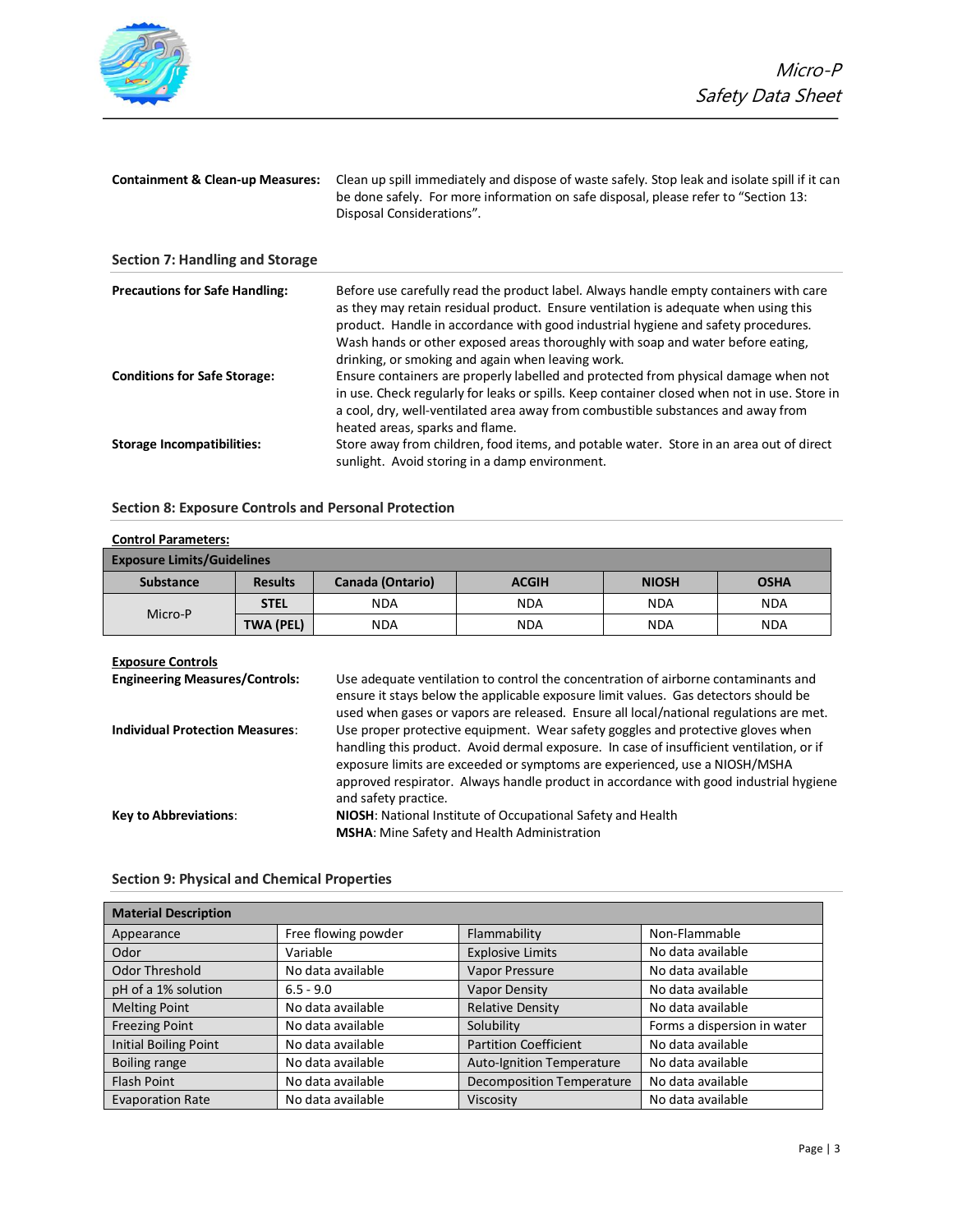

## **Section 10: Stability and Reactivity**

### **Reactivity Data:**

**Chemical Stability:** Stable under normal storage and handling conditions. **Possibility of Hazardous Reactions:** None known. Hazardous polymerization will not occur.

**Hazardous Decomposition Products:** None known.

**Conditions to avoid:** Store out of direct sunlight.

**Incompatible Materials:** Strong acid or alkali compounds may inactivate biological cultures.

# **Section 11: Toxicological Information**

## **Information on Toxicological Effects**

### **Acute Toxicity**

| <b>Chemical Name</b> | Oral LD <sub>50</sub> | Dermal LD <sub>50</sub> | Inhalation $LC_{50}$ |
|----------------------|-----------------------|-------------------------|----------------------|
| Micro-P              | No data available     | No data available       | No data available    |

# **Health Hazards**

| <b>GHS Properties</b>            | <b>Classification</b> |
|----------------------------------|-----------------------|
| <b>Aspiration Hazard</b>         | Not classified        |
| Skin Corrosion/Irritation        | Category 3            |
| Serious Eye Damage/Irritation    | Category 2A           |
| <b>Respiratory Sensitization</b> | Not classified        |
| Skin Sensitization               | Not classified        |
| Carcinogenicity (IARC)           | Not classified        |
| Germ Cell Mutagenicity           | Not classified        |
| <b>Reproductive Toxicity</b>     | Not classified        |
| STOT - Single Exposure           | Not classified        |
| STOT - Repeated Exposure         | Not classified        |

\*STOT: Specific Target Organ Toxicity

**Target Organ:** Not Applicable. **Routes of Entry:** Not Applicable.

| <b>Symptoms</b>   | <b>Acute</b>                      | <b>Chronic</b>                 |
|-------------------|-----------------------------------|--------------------------------|
| After Inhalation  | Mucous membrane irritation        | No data available              |
| After Eye Contact | Transient severe irritation       | May cause permanent eye damage |
| After Ingestion   | Gastrointestinal tract irritation | No data available              |

### **Section 12: Ecological Information**

**Ecotoxicity:** Minimal impact under normal conditions. The bacterial cultures are naturally occurring soil type organisms. The carriers are naturally occurring materials.

### **Persistence and Degradability:**

**Soil:** Product is biodegradable **Water:** Disperses in water. **Bioaccumulative Potential:** Not likely. **Mobility in the Soil:** No data available. **Other adverse Effects:** None known.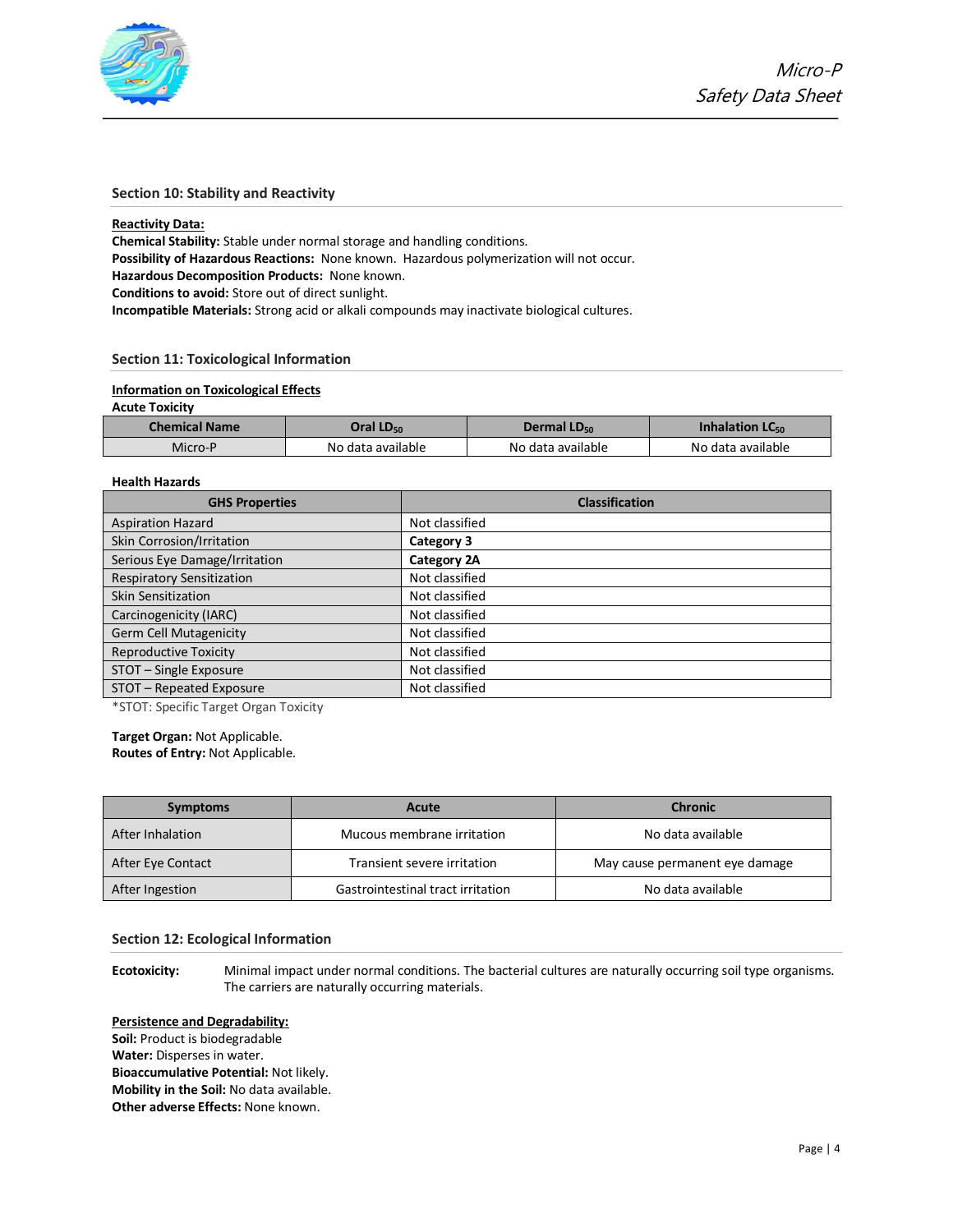

## **Section 13: Disposal Information**

### **Waste Treatment Methods**

- **Product Waste:** To be disposed of as hazardous waste. Dispose of waste in accordance with local, regional, national, and/or international regulations.
- **Packaging Waste:** Dispose of container or packaging in accordance with local, regional, national, and/or international regulations.

### **Section 14: Transport Information**

**UN Number:** Not UN regulated.

**UN Proper Shipping Name:** Not UN regulated.

**Transport Hazard Class Required Labels:** None.

**Transport Category:** Not TDG regulated. **Packing Group:** Not TDG regulated.

**Environmental Hazards:** Please refer to "Section 12: Ecological information"

**Transport in Bulk (according to Annex II of MARPOL 73/78 and the IBC code):** No data available.

**Special Precautions for User:** Please refer to "Section 7: Handling and Storage".

### **Section 15: Regulatory Information**

### **Safety, Health, and Environmental Regulations:**

**International Inventories:**

| <b>Chemical Name</b> | <b>AICS</b> | <b>TSCA</b> | <b>DSL</b> | <b>NDSL</b> | <b>EINECS/ELINC</b> | <b>ENCS</b> | <b>IECSC</b> | <b>KECL</b> | <b>PICCS</b> |
|----------------------|-------------|-------------|------------|-------------|---------------------|-------------|--------------|-------------|--------------|
|                      |             | Does        | <b>NDA</b> | <b>NDA</b>  | <b>NDA</b>          | <b>NDA</b>  | <b>NDA</b>   | <b>NDA</b>  | <b>NDA</b>   |
| Micro-P              | <b>NDA</b>  | not         |            |             |                     |             |              |             |              |
|                      |             | apply       |            |             |                     |             |              |             |              |

### **Inventory Legend:**

| AICS:          | Australian Inventory of Chemical Substances                                                      |
|----------------|--------------------------------------------------------------------------------------------------|
| TSCA:          | United States Toxic Substances Control Act Section 8(b) Inventory                                |
| DSL/NDSL:      | Canadian Domestic Substances List/Non-Domestic Substances List                                   |
| EINECS/ELINCS: | European Inventory of Existing Chemical Substances/European List of Notified Chemical Substances |
| ENCS:          | Japan Existing and New Chemical Substances                                                       |
| IECSC:         | China Inventory of Existing Chemical Substances                                                  |
| KECL:          | Korean Existing and Evaluated Chemical Substances                                                |
| PICCS:         | Philippines Inventory of Chemicals and Chemical Substances                                       |

The information contained in this data sheet does not constitute an assessment of workplace risks.

This product has been classified in accordance with the hazard criteria of the Controlled Products Regulations and the MSDS contains all the information required by the Controlled Products Regulations.